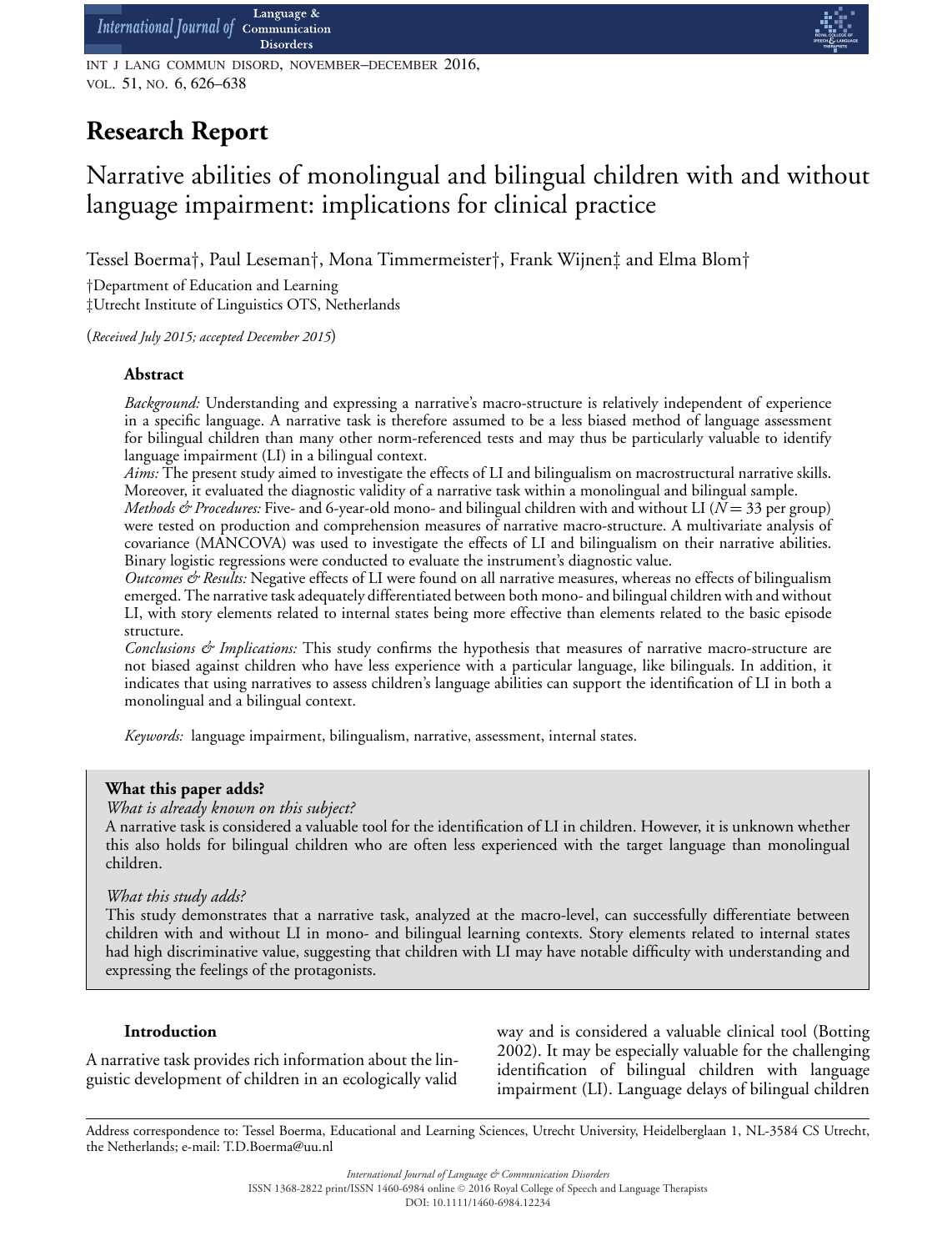can arise from impairment but also from insufficient exposure to and, consequently, limited knowledge of the target language (Kohnert 2010). A narrative task taps into knowledge that goes beyond the specifics of a particular language (Gagarina *et al.* 2012) and is therefore thought to be a less biased method of language assessment for bilingual children than many other normreferenced tests (Paradis *et al.* 2010). The present study contributes to a growing body of literature studying narrative abilities of children with LI (e.g., Bishop and Donlan 2005, Dodwell and Bavin 2008) and bilingual children (e.g., Pearson 2002, Uccelli and Páez 2007). It uses a four-group design with mono- and bilingual children with and without LI, thus allowing for systematically investigating the effects of LI and bilingualism on narrative skills. This research is the first to evaluate the use of a narrative task as diagnostic tool with the purpose of supporting the identification of LI in a bilingual context.

## *Measuring narrative skills*

A narrative is an oral sequence of real or imaginary events and is often considered a primary means by which people construct and communicate their actions (Bruner 1986). Due to the complex nature of storytelling, requiring integration of various cognitive, linguistic and social skills, narratives have been studied as an index of development in several domains (for a review, see Liles 1993) and, therefore, are of interest to both researchers and clinicians. In this section we discuss frequently used methods to test narrative skills and analyze children's narratives.

Most studies investigate children's productive narrative ability, either through story generation or story retelling based on picture sequences. Story generation is assumed to be more difficult than story retelling as there is no benefit of a prior presented script, thus reflecting the narrator's internalized narrative organization. Retelling gives the advantage of a more structured elicitation, allowing for the experimenter's control over aspects such as length and complexity (Liles 1993). In the present study, a less often used method was employed that combines story generation and story retelling. A model story that gives contextual support is presented to the child before a comparable but different story is introduced to elicit the child's own story. The advantage of this method is that it provides the child with an example of how a well-structured narrative is formed while at the same time allowing for the elicitation of the child's independent narrative formulation abilities (Gagarina *et al.* 2012). In addition, the current study uses comprehension questions to test children's narrative skills, which can be a valuable complement to the assessment of narrative production (Liles 1993).

Narrative ability can be measured on the level of the macro-structure and micro-structure of a story. The *Story Grammar* model of Stein and Glenn (1979), used for macro-level analyses, describes the universal structural organization of a story that consists of a setting and one or more episodes. Skilled narrators use a basic episode structure consisting of a causally connected goal–attempt–outcome sequence to interpret and represent the story events (Trabasso and Nickels 1992). Next to these sequences, experienced narrators enrich story episodes by including references to the protagonists' thoughts and feelings, further on called internal states (Bamberg and Damrad-Frye 1991). Narratives can also be analyzed on a more local (word or sentence) level through measures of micro-structure, which refers to the use of lexical and grammatical elements such as reference and conjunction to create local cohesion. Due to crosslinguistic differences in these elements, micro-structure may be more language-specific than macro-structure (Berman and Slobin 1994). Below, we first review studies that have investigated narrative performance of bilingual children on the macro- and micro-level, after which we turn to research that has focused on differences between children with and without LI.

## *Narrative performance of bilingual children*

Several studies have investigated narrative performance of bilingual children in their two languages. Results from this research suggest that cross-linguistic transfer may enable bilingual children to apply story grammar knowledge acquired in their first language (L1) to their second language (L2). That is, cross-language correlations were found for measures of narrative macro-structure, whereas this was typically not the case for micro-level variables (Pearson 2002, Squires *et al.* 2014, Uccelli and Páez 2007). Studies that have compared mono- and bilingual children's narrative performance also find differences between macro- and micro-structure (Hipfner-Boucher *et al.* 2015, Pearson 2002). Pearson (2002) used a story generation task and found that monolingual English children outperformed their bilingual Spanish– English peers on measures of micro-structure. In contrast, no effect of bilingualism was found on measures of macro-structure. These results substantiate the idea that micro-structural narrative ability is more sensitive to language-specific experience and input, whereas macrostructural narrative skills seem relatively independent of knowledge of a particular language. A recent study by Hipfner-Boucher *et al.* (2015) with a narrative retell task confirms this conclusion. Two groups of children who learned English as their L2 were compared with a group of monolingual English children on narrative macro- and micro-structure. The children who primarily heard or spoke a language other than English at home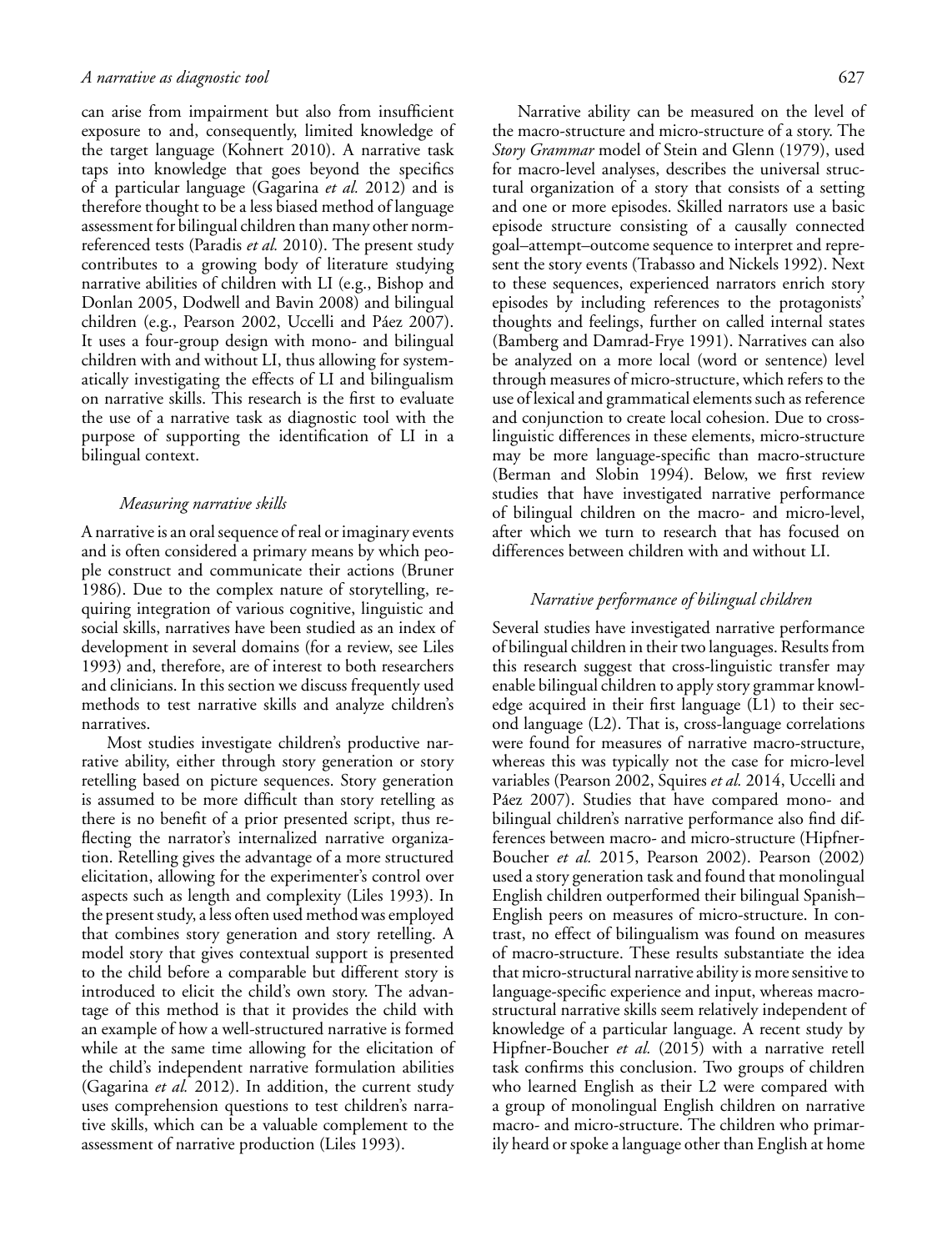performed significantly weaker on all measures of microstructure, whereas the group of children that was most often exposed to English was indistinguishable from the monolingual group. In terms of macro-structure, no differences between the three groups were observed. Thus, exposure to and use of English had a large impact on bilingual children's micro-structural, but not on their macro-structural narrative abilities.

These findings are based on typically developing (TD) children. Cleave *et al.* (2010) elicited narratives of mono- and bilingual children with LI. Whereas the bilingual children achieved lower scores than their monolingual peers on standardized tests tapping into morphosyntax, no differences between the groups were found on macro- or micro-structural narrative measures. Although the effect of bilingualism on micro-structure may thus be different for children with LI compared with children with TD, all studies together suggest that measures of narrative macro-structure do not disadvantage children that have received less input in a particular language, like bilinguals. Both bilingual children with TD and LI score similarly on narrative macro-structure in comparison with monolingual peers with TD and LI respectively. Using a four-group design, the current research will investigate if these findings can be confirmed.

#### *Narrative performance of children with LI*

Narrative tasks are often found to be problematic for children with LI and appear to remain problematic into adolescence (Wetherell *et al.* 2007). On the level of micro-structure, studies have shown that children with LI perform weak on various aspects, including morphosyntax (Reilly *et al.* 2004), lexical richness and use of complex clauses (Gillam and Johnston 1992). Children with LI are also outperformed by their TD peers when their narratives are analyzed on the macro-level, producing fewer story structure elements, well-formed episodes and internal state terms (e.g., Bishop and Donlan 2005, Reilly *et al.* 2004). This has also been found within a bilingual context (e.g., Paradis *et al.* 2013, Squires *et al.* 2014). In addition, narrative comprehension of children with LI seems poor compared with children with TD (e.g., Dodwell and Bavin 2008), although this has not been studied as extensively as narrative production.

The large majority of studies indicate that story telling is difficult for children with LI, but differences in measures of macro-structure between children with and without LI have not always been found. Studies by Iluz-Cohen and Walters (2012) and Norbury and Bishop (2003) indicated that the macro-structure of stories told by children with LI was not weaker than those told by children with TD. Even though it is possible that some of these divergent findings stem from methodological issues, such as a small sample size or the use of different

inclusion criteria for LI (for a discussion, see Duinmeijer *et al.* 2012), they may indicate that macro-structural narrative skills are not necessarily weak for all children with LI. It may also be that some story elements are more difficult for them than others. For example, Reilly *et al.* (2004) reported that children with LI were initially delayed in their production of the basic structure of the story's episodes (e.g., goals or outcomes), but quickly caught up with their TD peers. However, they consistently lagged behind in the use of elements related to internal states, i.e., those story elements that are not directly evident from the picture sequence and that represent the narrator's perspective on the events, such as frames of mind (Bamberg and Damrad-Frye 1991). Together with other work that showed the limited use of cognitive state predicates by children with LI (Johnston *et al.* 2001), this may suggest that story components related to the internal states of the protagonists are particularly problematic for children with LI, and, therefore, hold promise for differential diagnosis. The current study further explored this.

## *A narrative task as assessment tool*

A narrative task is suggested to be an ecologically valid way to assess communicative competence in typical and atypical populations (Botting 2002) and is part of clinical assessment test batteries. Widely used normed instruments are, for instance, Renfrew's *Bus Story*(Renfrew 1969) and the Edmonton Narrative Norms Instrument (ENNI; Schneider *et al.* 2005). However, only a few studies have evaluated the diagnostic validity of narrative tasks. Schneider *et al.* (2006) investigated the ability of the ENNI to identify LI in children. Overall, nearly 81% of the children were classified correctly by using story grammar analysis. Although the authors conclude that this result holds promise for differential diagnosis, they emphasize the need to use a combination of tests due to the heterogeneity within the LI group. Pankratz *et al.* (2007) reported that 84% of the children with LI were correctly classified by the *Bus Story*, which is within the acceptable range (Plante and Vance 1994). However, the fact that nearly 22% of the TD children were misclassified led the authors to conclude that this narrative task was not suitable for diagnostic purposes. Pankratz *et al.* (2007) used a combination of one measure of macrostructure and one measure of micro-structure. Classification accuracy of the macro-structural measure alone was better than the classification accuracy of the measure of micro-structure alone, especially due to relatively weak performance of TD children from a cultural minority on the latter. This suggests that adding other measures tapping into macro-structural narrative skills can possibly improve the instrument's clinical value, in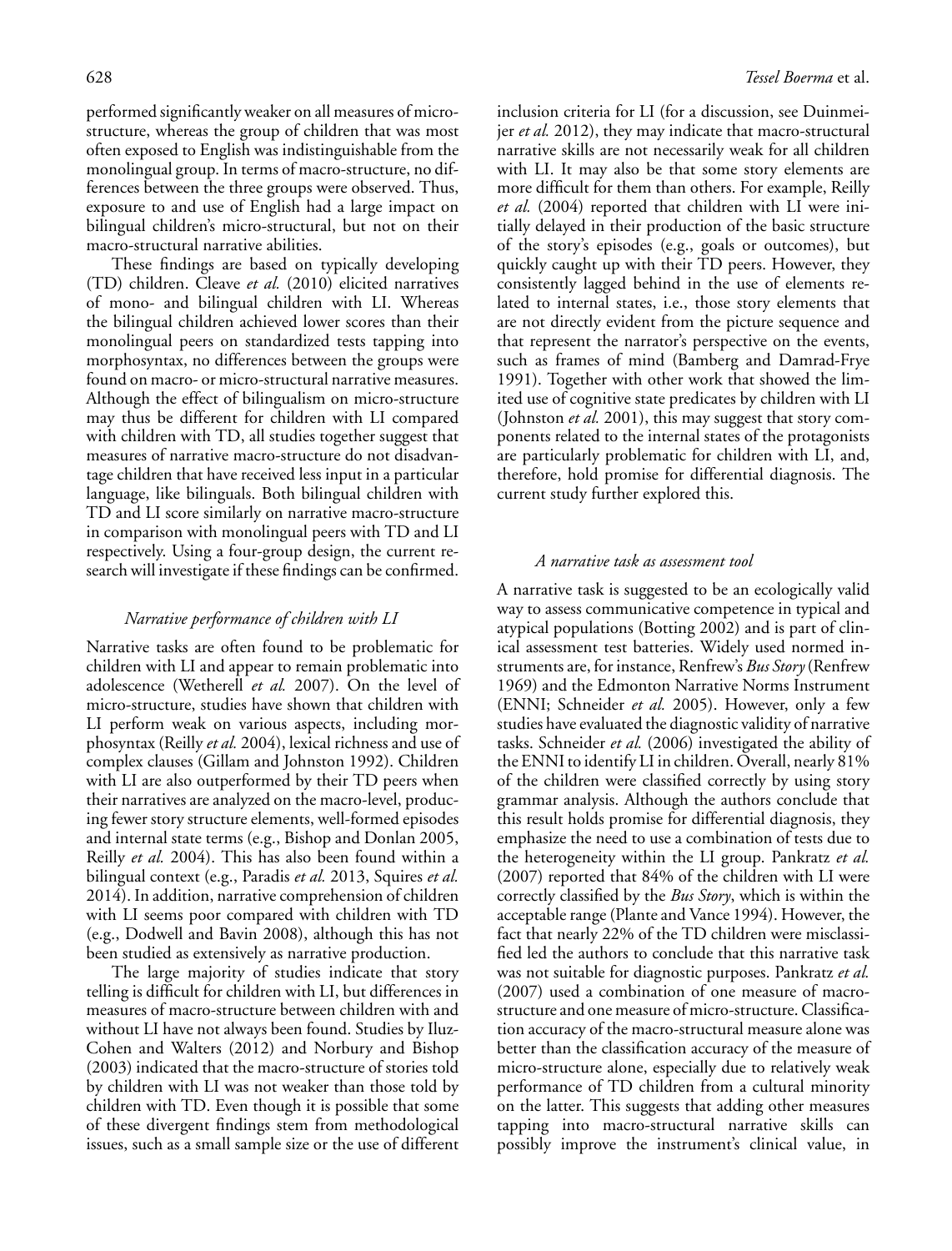particular where children with differing language experiences are concerned.

Little is known about the diagnostic validity of a narrative task within a sample of bilingual children. The research reviewed above suggests that measures of narrative macro-structure do not disadvantage bilingual children (Hipfner-Boucher *et al.* 2015, Pearson 2002), in contrast to other standardized language tests that tap into language-specific knowledge, such as vocabulary or grammar tests (e.g., Restrepo and Silverman 2001). That is, even bilingual children with TD perform poorly on these tests due to having received less input in the language of testing compared with monolingual children. Most of these standardized measures used for diagnosing LI in monolingual children, therefore, cannot separate a language delay that arises from external factors from a genuine LI, making identification of bilingual children with LI especially challenging (Kohnert 2010). Assuming that macro-structural narrative skills depend less on knowledge of or experience with one particular language, a narrative task may hold promise for differential diagnosis in a bilingual population. The present study examined this in a sample of monolingual Dutch children and bilingual children who are L2 learners of Dutch.

#### *The present study*

This study compared the narrative production and comprehension skills of mono- and bilingual children with and without LI. The recently developed Multilingual Assessment Instrument for Narratives (MAIN; Gagarina *et al.* 2012) was used to measure these skills on a macro-structural level. The first aim of the current study was to systematically investigate the effects of LI and bilingualism on macro-structural narrative abilities. Secondly, we aimed to examine the diagnostic validity of a narrative task within a mono- and bilingual context. The third aim was to explore if the diagnostic validity of the narrative task improved if children's understanding and production of story structure elements was differentiated in two classes with (1) elements constituting the basic episode structure and (2) elements relating to internal states of the main characters. This was motivated by previous research which showed that certain story elements may be more difficult for children with LI than other story elements (Reilly *et al.* 2004).

Although some studies suggest that story structure is not necessarily poor for all children with LI (Iluz-Cohen and Walters 2012, Norbury and Bishop 2003), most studies report weaker performance of children with LI compared with children with TD on measures of macro-structure. This has been found in monolingual (e.g., Bishop and Donlan 2005, Reilly *et al.* 2004)

and bilingual children (e.g., Paradis *et al.* 2013, Squires *et al.* 2014). Therefore, we predicted that children with TD would outperform children with LI on the macrostructural measures of the MAIN. Furthermore, based on the outcomes of previous research, we hypothesized that there would be no effects of bilingualism on any of the macro-structural measures of the MAIN for children with TD (Hipfner-Boucher *et al.* 2015, Pearson 2002) or LI (Cleave *et al.* 2010). With regard to the clinical utility, we expected that the MAIN could contribute to a reliable differential diagnosis in both a mono- and bilingual group of children, as a consequence of the hypothesized absent effect of bilingualism. Taking into account story elements related to internal states may improve the clinical value, as these may be particularly difficult for children with LI (Reilly *et al.* 2004).

## **Methods**

#### *Participants*

A total of 132 children participated in this study of whom the majority  $(N = 125)$  was 5 or 6 years old. Monolingual children with TD (MOTD), monolingual children with LI (MOLI), bilingual children with TD (BITD) and bilingual children with LI (BILI) were compared  $(N = 33$  in each of four groups). The children with LI were recruited through two national organizations in the Netherlands that provide diagnostic, care and educational services for children with language difficulties (Royal Dutch Kentalis and Royal Auris Group). These children were diagnosed with LI by licensed professionals on the basis of a standardized protocol. This meant that these children obtained a score of at least 2 standard deviations (SDs) below the mean on an overall score of a standardized language assessment test battery or a score of at least 1.5 SD below the mean on two out of four subscales, including speech production, auditory processing, grammatical knowledge and lexical–semantic knowledge. Delays on these subscales were determined with at least two appropriate tests per subscale. The most common test batteries used include the Dutch version of the Clinical Evaluation of Language Fundamentals (CELF-4-NL; Kort *et al.* 2008) and the Schlichting Test for Language Production and Comprehension (Schlichting and Lutje Spelberg, 2010a, 2010b). Exclusion criteria for this study were the presence of a hearing impairment, intellectual disability and severe articulatory difficulties as determined by a certified professional. The children with LI attended special education  $(N = 64)$  or regular education with ambulatory care  $(N = 2)$ ; one bilingual child and one matched monolingual child). All children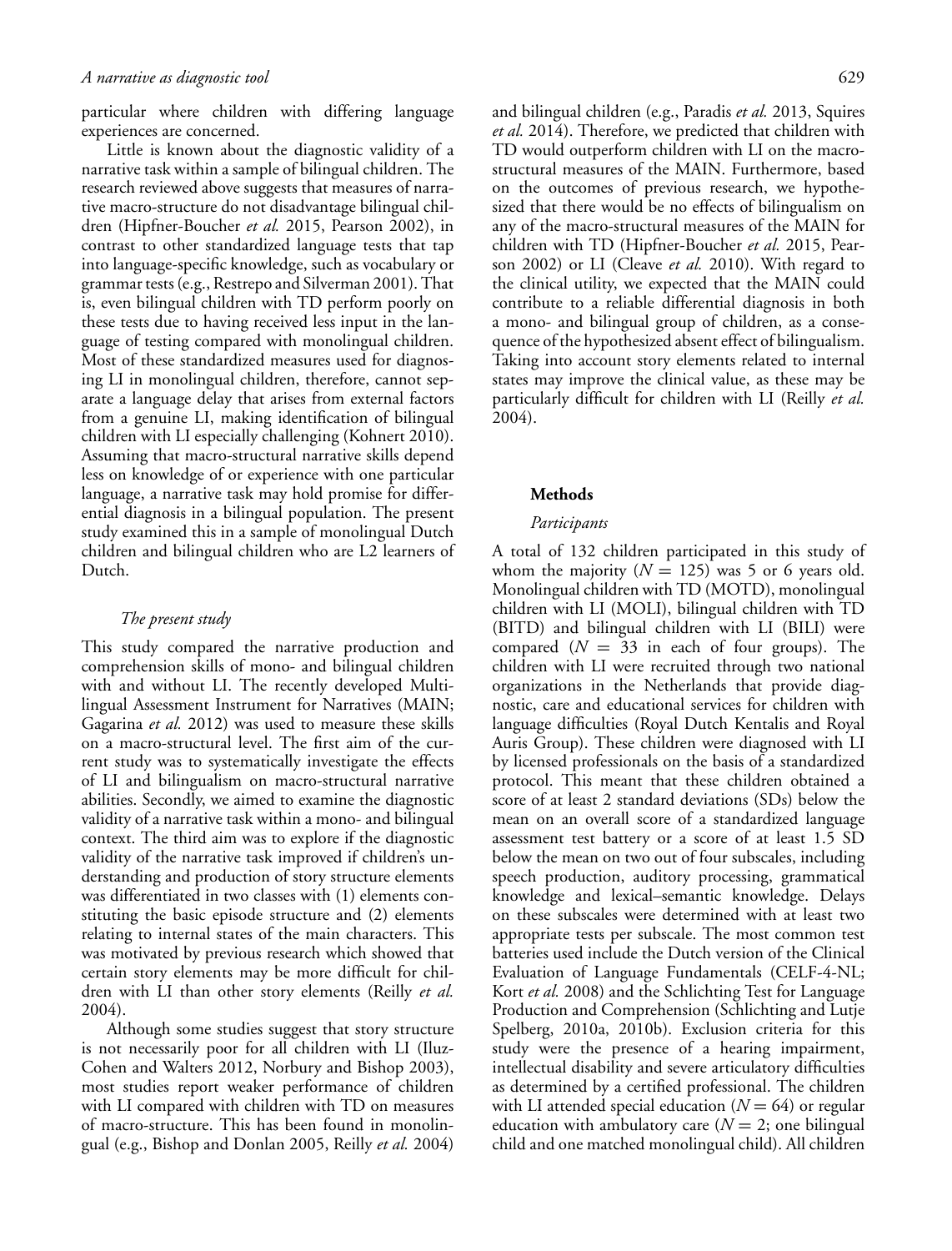|             |              | Age (months) |           | Non-verbal IO        |        | Socio-economic<br>status |         | Gender            | Exposure to<br>Dutch before the<br>age of 4 years $(\% )$ |           | Current exposure<br>to Dutch<br>at home $(\% )$ |             |
|-------------|--------------|--------------|-----------|----------------------|--------|--------------------------|---------|-------------------|-----------------------------------------------------------|-----------|-------------------------------------------------|-------------|
|             | N            | Mean (SD)    | Range     | Mean (SD)            | Range  | Mean (SD)                | Range   | Number<br>of boys | Mean (SD)                                                 |           | Range Mean (SD)                                 | Range       |
| <b>MOTD</b> | 33           | 71.3 (6.7)   | 59–84     | $102.9(13.6)$ 81-128 |        | 6.3(2.1)                 | $2 - 9$ | 21 (64%)          | n.a.                                                      | n.a.      | n.a.                                            | n.a.        |
| MOLI        | 33           | 71.8(7.3)    | 59-87     | 97.0 (14.5)          | 72–127 | 5.5(1.9)                 | $2 - 9$ | 22 (67%)          | n.a.                                                      | n.a.      | n.a.                                            | n.a.        |
| <b>BITD</b> | $33^{\circ}$ | 71.7 (7.1)   | $58 - 83$ | 94.9 (14.1)          | 70–126 | 4.6(2.2)                 | $1 - 9$ | 17 (52%)          | 41.8(8.7)                                                 | $25 - 60$ | 52.0(12.0)                                      | $29 - 79$   |
| <b>BILI</b> | 33           | 72.8 (8.7)   | 58–86     | $94.5(15.1)$ 71-124  |        | 5.7(2.2)                 | $2 - 9$ | 23 (70%)          | 40.7(11.0)                                                | $20 - 67$ | 45.6(17.1)                                      | $14 - 100b$ |

**Table 1. Characteristics of the participants**

Notes: MOTD, monolingual typically developing; MOLI, monolingual language impaired; BITD, bilingual typically developing; BILI, bilingual language impaired. <sup>a</sup> The parental questionnaire was missing for four bilingual TD children.

<sup>b</sup>Due to severe difficulties learning the native tongue, the parents of one child with LI decided to speak Dutch consistently to the child when he entered elementary school (explaining the 100% current exposure to Dutch at home). Before this, he was exposed to Dutch 50% of the time.

with TD were recruited via regular elementary schools and did not have reported language problems.

Children were considered monolingual if both parents always spoke Dutch to the child. A child was assigned to the bilingual group if at least one parent was a native speaker of another language than Dutch and spoke their native tongue with the child for an extensive period of the child's life. All bilingual children were born in the Netherlands and learned Dutch in an environment where this is the majority language. The first languages of the bilingual TD children included Turkish  $(N = 14)$ , Tarifit–Berber  $(N = 14)$  and Moroccan Arabic  $(N=5)$ . The first languages of the bilingual children with LI were Turkish  $(N = 10)$ , Moroccan Arabic  $(N = 10)$ 7), Egyptian Arabic (*N* = 3), Tarifit–Berber (*N* = 2), Dari (*N* = 2), Chinese (*N* = 2), Pashto (*N* = 1), Suryoyo  $(N=1)$ , Kirundi  $(N=1)$ , Russian  $(N=1)$ , Portuguese  $(N=1)$ , Danish  $(N=1)$  and Frisian  $(N=1)$ .

The four groups of children were matched on age in months, non-verbal IQ and SES. Non-verbal IQ was measured with the short version of the Wechsler Nonverbal—NL (Wechsler and Naglieri 2008). SES was indexed by the average educational level of both parents of the child, based on the Questionnaire for Parents of Bilingual Children (PaBiQ; Tuller 2015). In addition, we matched the two bilingual groups on exposure to Dutch before the age of 4 and current exposure to Dutch at home. Exposure to Dutch before the age of 4 was measured as the amount of Dutch input relative to the total amount of language input that the child received before this age (both inside and outside home context). Current exposure to Dutch at home was measured as the amount of Dutch input relative to the total amount of language input that the child heard from its mother, father, siblings and other adults that had frequent contact with the child. The observed wide range of exposure to Dutch is representative for the diverse groups of immigrants in the Netherlands (Centraal Bureau voor de Statistiek (CBS) 2015).

In cases where precise matching on child level was not possible, a child was matched on group level. Group characteristics are presented in table 1. There were no significant age differences between any of the four groups  $(F(3,128)) = .22, p = .88, \eta_p^2 = .01$ . Differences between non-verbal IQ did not reach significance between any of the four groups either  $(F(3,128) = 2.4, p = .07,$  $\eta_p^2 = .05$ ), although matching was not optimal due to a slightly higher IQ of the monolingual children with TD compared with the other groups. SES did differ significantly  $(H(3) = 9.87, p = .02)$ , reflecting lower SES in the bilingual TD group compared with the monolingual TD group. There were no significant differences between the groups with regard to gender ( $\chi^2(3, N=$ 132) = 2.7,  $p = .44$ ), nor were there significant differences between the bilingual groups in terms of exposure to Dutch before the age of  $4 (F(1,61) = .20, p = .66,$  $\eta_{\rm p}^{\rm 2}$  < .001) or current exposure to Dutch at home  $(F(1,60) = 2.8, p = .10, \eta_p^2 = .04).$ 

For the purpose of the present study, children were tested on three language measures tapping into receptive vocabulary (PPVT-III-NL; Schlichting 2005), grammatical morphology (TAK word formation; Verhoeven and Vermeer 2001) and knowledge of function words and word order (TAK sentence formation; Verhoeven and Vermeer 2001). Norm-referenced quotient scores for the PPVT-III-NL and raw scores for both TAK measures are presented in table 2 and provide background information on the Dutch language abilities of the children. There was a significant group effect on all three measures (PPVT:  $F(3,126) = 38.0, p < .001, \eta_p^2$ = .46; TAK word formation: *F*(3,127) = 25.5, *p* < .001,  $\eta_p^2 = .38$ ; TAK sentence formation:  $F(3,126) = 57.2$ ,  $p < .001$ ,  $\eta_p^2 = .58$ ). On the PPVT and the TAK word formation, the MOTD group outperformed the BITD group ( $p < .001$ ) and the MOLI and BITD groups outperformed the BILI group ( $p < .05$ ). There were no significant differences between the MOLI and BITD group. On the TAK sentence formation, all groups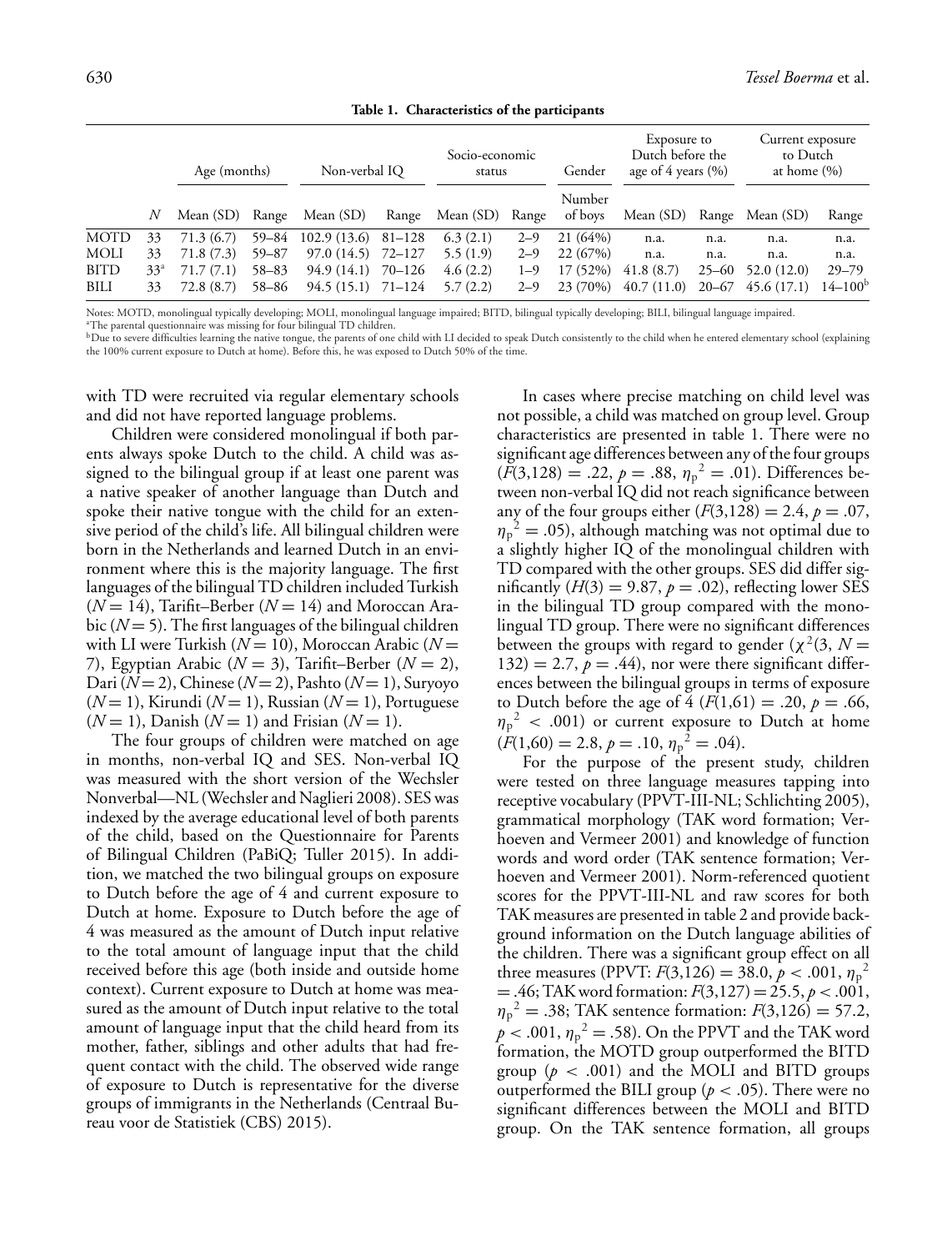|                 |             |            | TAK word formation |           |          |              | TAK sentence formation |           |  |
|-----------------|-------------|------------|--------------------|-----------|----------|--------------|------------------------|-----------|--|
| Ν               | Mean (SD)   | Range      | N                  | Mean (SD) | Range    | N            | Mean (SD)              | Range     |  |
| 32 <sup>a</sup> | 109.9(12.3) | 78-137     | 33                 | 16.4(4.3) | $7 - 24$ | 33           | 29.6(6.9)              | $12 - 40$ |  |
| 33              | 95.2(12.6)  | $72 - 117$ | 33                 | 9.8(4.3)  | $1 - 18$ | 33           | 13.1(7.6)              | $2 - 34$  |  |
| 32 <sup>a</sup> | 94.4 (13.3) | 59-122     | 33                 | 11.9(5.4) | $0 - 20$ | $32^{\circ}$ | 22.5(7.3)              | $11 - 37$ |  |
| 33              | 77.0 (11.7) | $55 - 95$  | 32 <sup>b</sup>    | 6.5(4.7)  | $0 - 15$ | $32^{\circ}$ | 9.2(5.9)               | $0 - 20$  |  |
|                 |             |            | <b>PPVT</b>        |           |          |              |                        |           |  |

**Table 2. Dutch language skills of the four groups of children**

Notes: MOTD, monolingual typically developing; MOLI, monolingual language impaired; BITD, bilingual typically developing; BILI, bilingual language impaired; PPVT, Peabody Picture Vocabulary Task.

a For one MOTD and one BITD child, the PPVT score was not available due to incorrect assessment procedures.

bFor one BILI child, the TAK word formation was terminated due to the child's refusal to cooperate.

c For the same reason, one TAK sentence formation from a (different) BILI child and a BITD child was terminated.

## differed significantly ( $p < .001$ ), except for the MOLI and BILI groups.

#### *Instruments*

This study used the Multilingual Assessment Instrument for Narratives (MAIN; Gagarina *et al.* 2012), which was developed within the framework of the COST Action IS0804 Language Impairment in a Multilingual Society: Linguistic Patterns and the Road to Assessment<sup>1</sup> as a tool to assess narrative comprehension and production of bilingual children from 3 to 10 years old. The MAIN offers several modes to elicit a narrative from children (story generation, retelling and telling after listening to a model story), which are preceded and/or followed by comprehension questions that target the story structure and internal states of the characters. To allow for assessment in both languages of a bilingual child, four comparable stories were created that were controlled for cognitive and linguistic complexity, parallelism in macro-structure and micro-structure and cultural appropriateness and robustness (Gagarina *et al.* 2012: 1). Each story is illustrated by six full-colour picture sequences that represent the three episodes of the story. Each episode introduces one or more characters and allows for the description of the internal states of the character(s) (e.g., hungry or sad). In addition, each episode contains a goal (e.g., Cat wanted to catch the Butterfly), an attempt (e.g., Cat jumped forwards) and an outcome (e.g., Cat fell into the bush or Butterfly escaped) that can be expressed. The present study used the Dutch version of the MAIN.

## *Procedure*

This research was screened by the Standing Ethical Assessment Committee of the Faculty of Social and Behavioral Sciences at Utrecht University. Criteria were met and further verification was not deemed necessary. Parents of participants signed an informed consent. All participants were individually tested in a quiet room at their school. They completed a battery of tests, including language, working memory and attention tasks (not reported in the present study), in two separate sessions each lasting approximately one hour. The MAIN was the final task of the second session. All children heard a model story (Dog or Cat) based on a picture sequence, which was followed by 10 comprehension questions. Subsequently, the children were presented with another picture sequence (Baby Birds or Baby Goats) and were asked to tell their own story, again followed by 10 comprehension questions. To ensure that version of the story could not influence the results due to possible differences in degree of difficulty, this variable (i.e., version) was taken into account when groups of participants were matched. There were no significant differences between the four groups with regard to version of the model story  $(\chi^2(3, N = 132) = 1.4, p = .70)$  or version of the production story  $(\chi^2(3, N = 132) = .12, p = .99)$ . All narratives were recorded with a highly sensitive microphone (Samson Go Mic) and scored offline by a native speaker of Dutch.

To investigate the effects of LI and bilingualism on macro-structural narrative skills and evaluate the narrative task as clinical tool, we used the outcome measures that are offered by the MAIN. The MAIN comprises three measures of macro-structure for production: (1) production (maximum 17 points) which examined how many story structure elements children incorporated in their story. The story elements included the setting and, for each episode, the internal state as initiating event, goal, attempt, outcome, and internal state as reaction; (2) number of internal state terms that are used by children when telling their own story, and (3) structural complexity, which measures how well-formed the child's story episodes are in terms of goal–attempt–outcome sequences. Due to the high correlation of structural complexity with production ( $r = .66$ ,  $p < .001$ ), only the first two outcome measures were used in our analyses. Next to measures assessing narrative production, the MAIN also comprises two measures of macro-structure for comprehension: (1) comprehension of the model story (maximum 10 points); and (2) comprehension of the production story (maximum 10 points). For each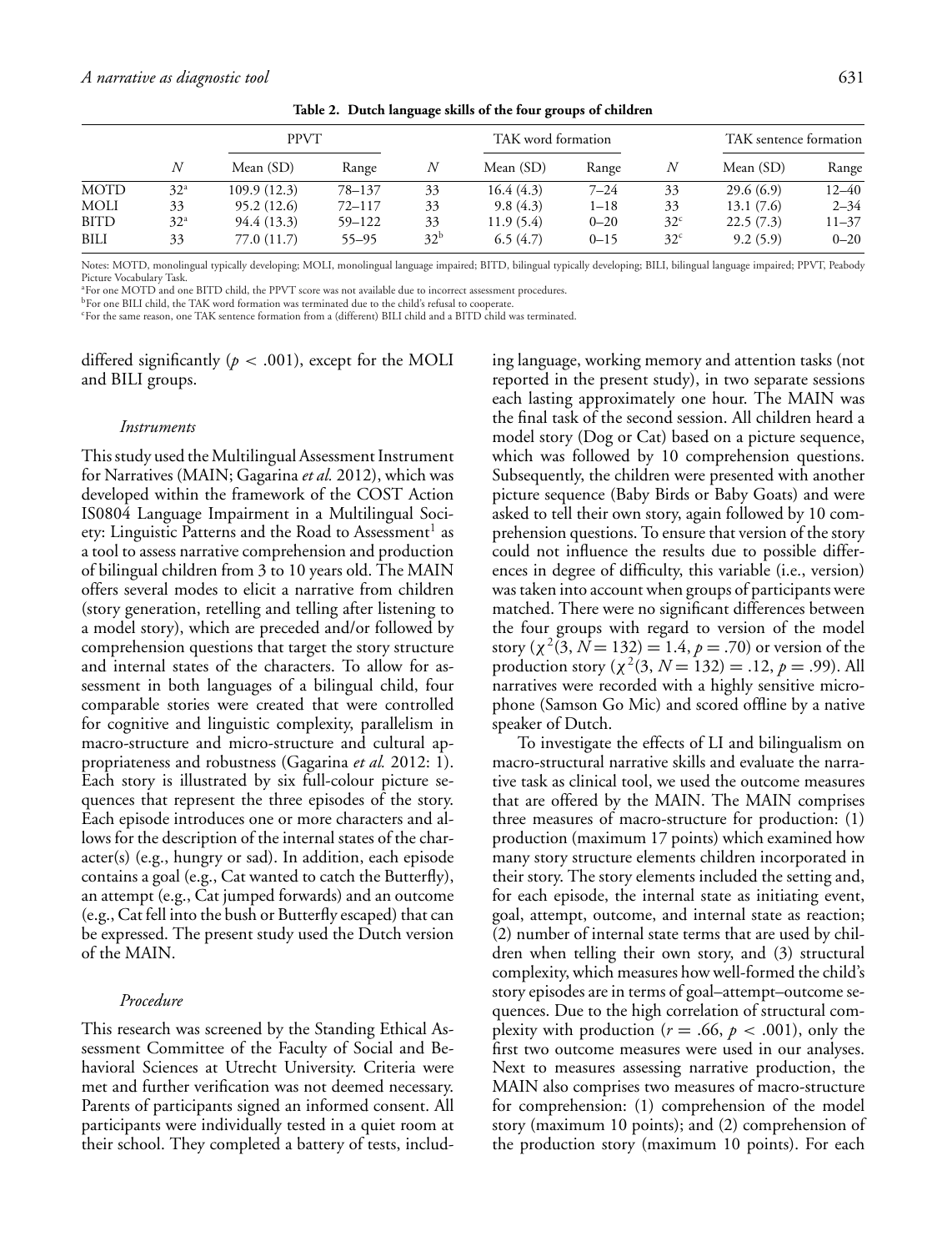measure, children were asked to answer 10 questions. In both sets of comprehension questions, three out of 10 questions relate to the goals of each episode of the story, six questions refer to the internal states of the characters and one final question evaluates the ability to infer consequences of the events that have taken place (example questions are provided in the next section).

For the exploratory part of this study, three of the four outcome measures (production, comprehension of the model story, and comprehension of the production story) were restructured to examine if the diagnostic validity of the narrative task could be improved. The fourth outcome measure, number of internal state terms, remained unaltered as this measure was not related to the story's structure. Restructuring the other three outcome measures was done as follows: First, the two sets of comprehension questions were combined for the sake of measurement quality. Subsequently, the comprehension questions and story structure elements were categorized into two classes. The first class contained the elements or questions related to internal states (IS; e.g., 'How does the baby goat feel?' or 'The baby goat was scared'), including internal states as initiating event or as reaction. The second class consisted of the elements that constituted the basic episode structure (BES; e.g., 'Why does the fox leap forward?' or 'The fox grabbed the baby goat'), including goal-related questions for comprehension and goals, attempts and outcomes for production. This led to four new variables: (1) *Production\_IS* (maximum 6 points), (2) *Production\_BES* (maximum 9 points), (3) *Comprehension\_IS* (maximum 12 points), and (4) *Comprehension\_BES* (maximum 6 points). A fifth new variable, (5) *Comprehension\_INF* (maximum 2 points), represented the comprehension questions that required inferencing (e.g., 'Who does the mother goat like best, the fox or the bird?'). Setting, a possible sixth variable, was removed from the analyses since this measure proved to be too unreliable, as will be explained below. Together with the number of internal state terms, these five new variables were used to explore whether restructuring the MAIN in this way could improve differentiation between children with and without LI and could identify particular categories with high discriminative value.

A second independent rater scored over 40% of the data, including narratives from all four groups of children. There was complete agreement between the two raters in 96% of the cases for comprehension of the model story. The intra-class correlation coefficient (ICC; absolute) was .93. For comprehension of the production story, the overlap between the two ratings was 92% and the ICC was .89. For production, the two raters agreed in 84% of the cases. The ICC was .82. The ICC for the number of internal state terms was .93. Inspection of all individual questions or elements within the subcomponents of the MAIN revealed that only the percentage of overlap between the two ratings for 'setting' was below 75% (i.e., 66%). This item was therefore not analyzed as individual story element and was removed from the exploratory part of the study. The overlap between the scores of the two raters for the remaining restructured variables was all above 80%.

## *Data analysis*

All statistical analyses were performed using SPSS 22 (IBM Corp., 2013). For all variables, except for the number of internal state terms, the percentage correct was calculated. Skewness and kurtosis indicated that the variables were normally distributed, except for the comprehension of the model story in the monolingual TD group which was moderately skewed. Parametric tests are reported, because no differences between parametric and non-parametric tests were found. Results from the participant match showed that the four groups of children differed in terms of SES and, although not significant, in terms of non-verbal IQ. Therefore, these variables were included as covariates in a multivariate analysis of covariance (MANCOVA) to test for the effects of LI and bilingualism, the first aim of the study. Impairment status (LI and TD) and language group (monoand bilingual) were included as fixed factors and comprehension of the model story, production, comprehension of the production story, and number of internal state terms as dependent variables. Subsequently, post-hoc analyses were conducted in case significant main and/or interaction effects emerged from the MANCOVA.

A second analysis corresponded to the second aim of the study and evaluated the clinical potential of the MAIN by investigating to what extent the instrument predicted the absence or presence of LI. A binary logistic regression was carried out with comprehension of the model story, production, comprehension of the production story and number of internal state terms as predictors of impairment status. The backward stepwise method was used to report results from the full model with all predictors and the most optimal model that maximized classification accuracy but minimized the number of predictors. In this study, sensitivity and specificity are based on the proportion of children with LI and TD, respectively, that are correctly identified as such by the MAIN measures. Sensitivity and specificity between 80% and 89% are considered fair, while rates above 90% are good (Plante and Vance 1994). Likelihood ratios were also calculated to evaluate the diagnostic utility of the instrument. For the purpose of the exploratory part of the study, another binary logistic regression was carried out with the restructured variables (*Production\_IS*, *Production\_BES*, *Comprehension\_IS*, *Comprehension\_BES*, *Comprehension\_INF* and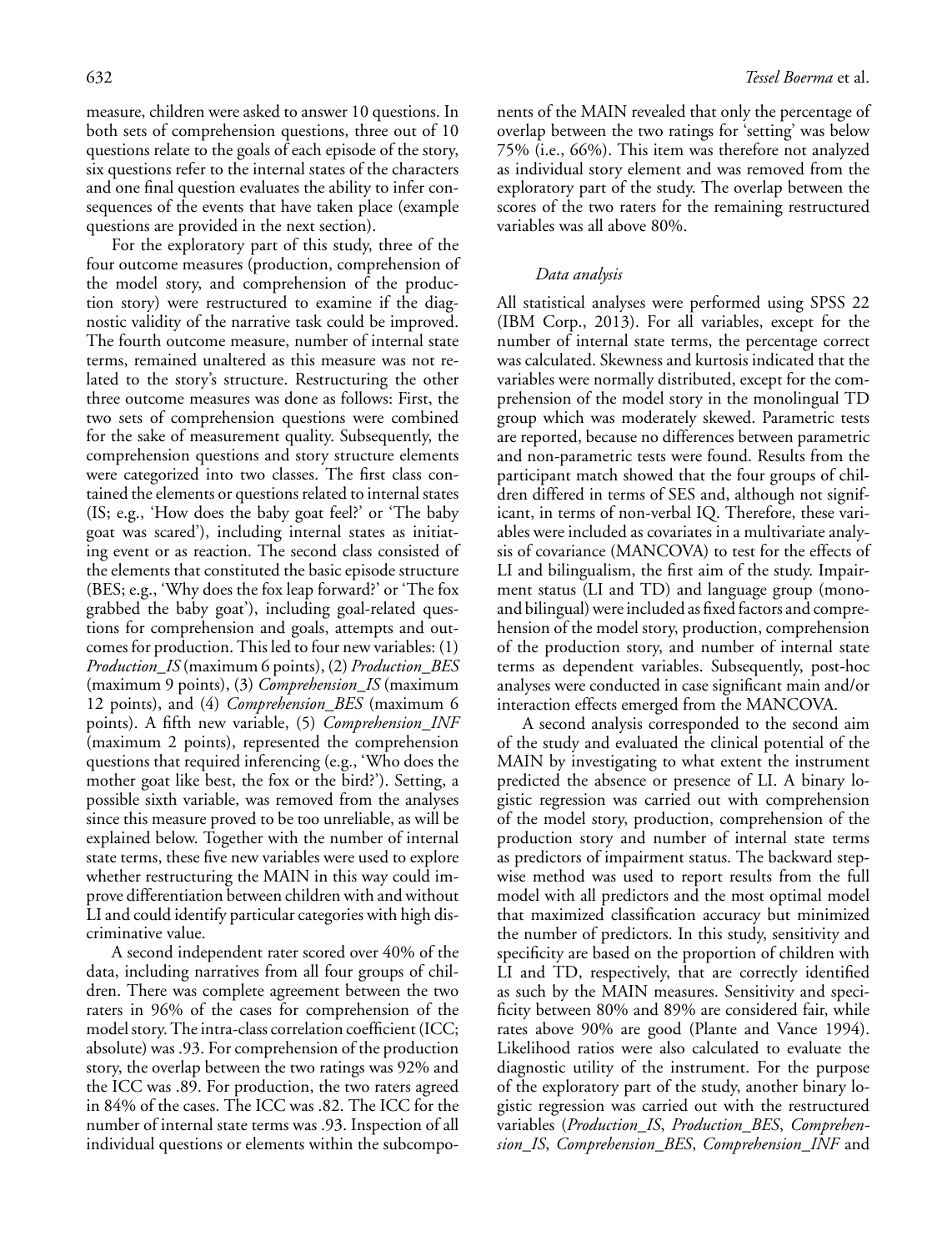|             |              | Comprehension model story (%) | Production (%) | Comprehension production (%) | Internal state terms, N |
|-------------|--------------|-------------------------------|----------------|------------------------------|-------------------------|
|             | N            |                               |                | Mean (SD)                    |                         |
| <b>MOTD</b> | 33           | 91.14(9.3)                    | 45.27(11.9)    | 82.42 (16.8)                 | 4.03(2.8)               |
| MOLI        | 33           | 81.2 (15.6)                   | 29.77(7.9)     | 62.66(19.1)                  | 2.36(1.9)               |
| <b>BITD</b> | 33           | 90.24(9.3)                    | 44.03(11.3)    | 77.19(18.5)                  | 5.30(2.9)               |
| <b>BILI</b> | $33^{\circ}$ | 71.82(23.2)                   | 29.77(14.0)    | 57.71 (24.4)                 | 2.00(2.0)               |

**Table 3. Narrative performance on the four subcomponents of the MAIN**

Notes: MOTD, monolingual typically developing; MOLI, monolingual language impaired; BITD, bilingual typically developing; BILI, bilingual language impaired. <sup>a</sup> The comprehension of the production story was missing for one bilingual child with LI.

|  | Table 4. Pairwise comparisons: effects of impairment status on MAIN performance |  |  |  |  |  |  |
|--|---------------------------------------------------------------------------------|--|--|--|--|--|--|
|--|---------------------------------------------------------------------------------|--|--|--|--|--|--|

|                   |                        |          | Comprehension<br>model story |      | Production         |              | Comprehension<br>production |             | Internal<br>state terms |             |
|-------------------|------------------------|----------|------------------------------|------|--------------------|--------------|-----------------------------|-------------|-------------------------|-------------|
| Effect            | Comparisons            | N        |                              |      |                    |              |                             |             |                         | a           |
| Impairment status | MOTD-MOLI<br>BITD-BILI | 64<br>64 | $=.003$<br>< .001            | 1.05 | $-.001$<br>$-.001$ | 1.53<br>1.09 | ${<}.001$<br>$-.001$        | 1.10<br>.90 | $= 0.007$<br>${<}.001$  | .70<br>1.30 |

Note: MOTD, monolingual typically developing; MOLI, monolingual language impaired; BITD, bilingual typically developing; BILI, bilingual language impaired.

number of internal state terms) as predictors of impairment status, to explore whether restructuring the MAIN would improve classification accuracy and identify particular narrative elements that are highly sensitive to LI.

## **Results**

#### *Effects of LI and bilingualism*

Table 3 presents the performance per group on the four subcomponents of the MAIN. The MANCOVA revealed a significant main effect of impairment status  $(F(4, 119) = 19.5, p < .001, \eta_p^2 = .40)$ , whereas there was no main effect of language group nor an interaction effect of impairment status  $\times$  language group. Covariates IQ and SES were also not significant. Subsequent *t*-tests showed effects of impairment status on all four subcomponents of the MAIN: comprehension of the model story  $(t(1, 90) = 5.2, p < .001, d = .90)$ , production  $(t(1, 130) = 7.5, p < .001, d = 1.30)$ , comprehension of the production story  $(t(1, 130) = 5.7$ ,  $p < .001, d = .99$ , and number of internal state terms  $(t(1, 113) = 5.8, p < .001, d = 1.01).$ 

Pairwise comparisons of the mono- and bilingual groups with TD and LI show that the effects of impairment status were due to significantly weaker performance of the children with LI compared with the children with TD (table 4). Effects were large on each subcomponent in the bilingual group, with the largest difference between children with TD and LI on the number of internal state terms that children produced. In the monolingual group of children with TD and LI, large effect sizes were observed on narrative production and comprehension of the production story, whereas medium effect sizes on comprehension of the model story and number of internal state terms were detected.

## *Diagnostic validity of the MAIN*

The significant negative effects of impairment status and the absent effects of language group on macrostructural narrative abilities show that the MAIN might be a promising instrument to identify LI, irrespective of whether children are mono- or bilingual. Therefore, a binary logistic regression was carried out for each language group separately to investigate how well the children with LI are differentiated from their peers with TD by using the four subcomponents of the MAIN as predictors. Results are presented in table 5.

In the monolingual group, the full model that included all subcomponents of the MAIN as predictors was statistically significant compared with the intercept only model  $(\chi^2(4, N = 66) = 45.55, p < .001,$  Nagelkerke  $R^2 = .665$ ). The classification results showed that 82% of all monolingual children were correctly classified as having TD or LI. A total of 85% of the children with LI (sensitivity) and 79% of the children with TD (specificity) were identified as such by the MAIN. Similar classification results were obtained from a reduced model with three predictors, indicating that the number of internal state terms did not significantly contribute to accuracy in assigning the status of LI. This optimal model remained significant ( $\chi^2(3, N = 66) = 44.91$ ,  $p < .001$ , Nagelkerke  $R^2 = .658$ ) and did not show poorer fit compared with the full model  $(\Delta \chi^2(1, N =$  $(66) = -.643, p = .423$ .

The full model was also statistically significant compared with the intercept-only model in the bilingual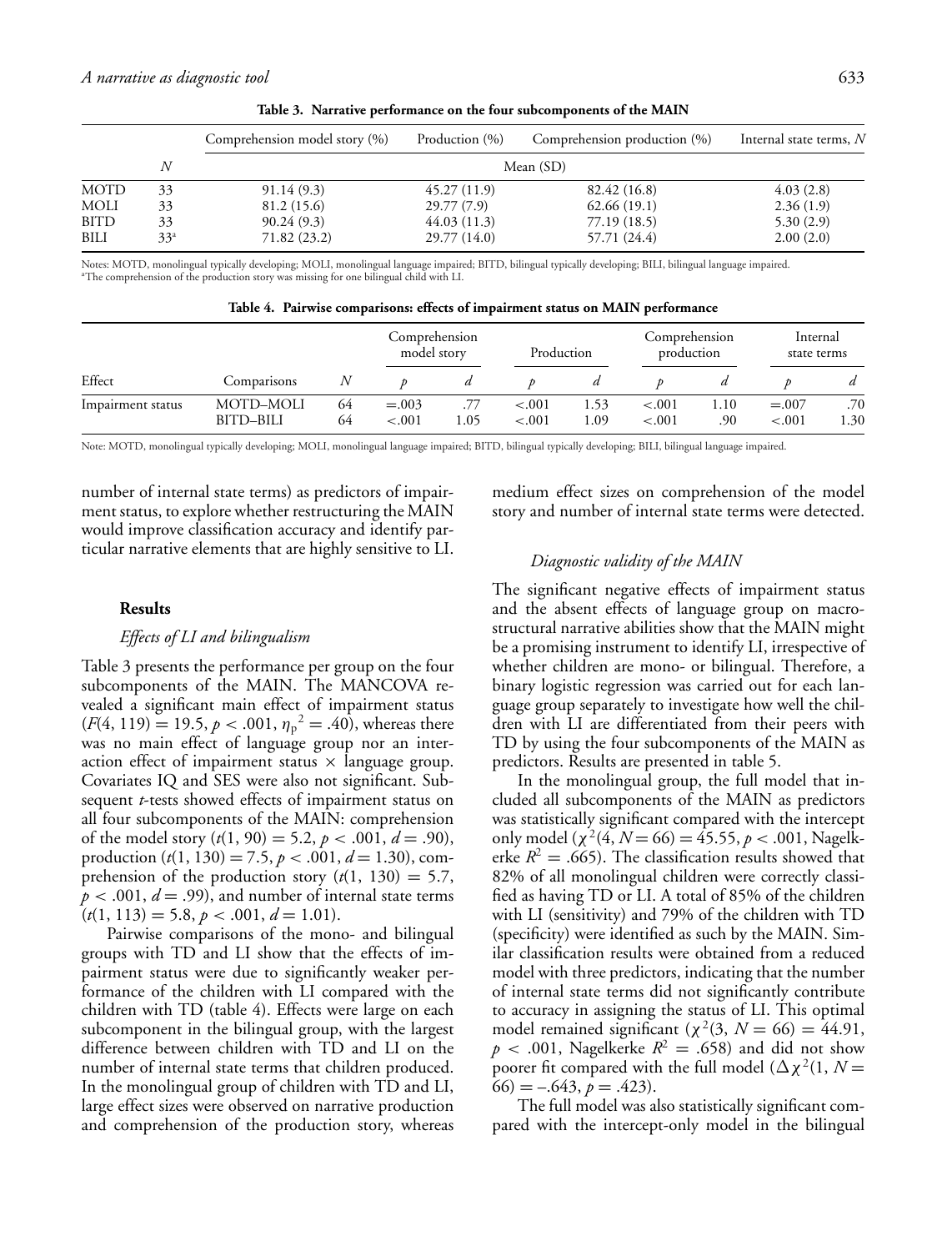| Group       | Model <sup>a</sup> | Variables included       | B       | <b>SE</b> | Wald   | $\mathcal{P}$ | Sn  | Sp  | $LR+$ | $LR-$ |
|-------------|--------------------|--------------------------|---------|-----------|--------|---------------|-----|-----|-------|-------|
| Monolingual | Full               | Production               | $-.216$ | .070      | 9.611  | .002          | 85% | 79% | 4.0   | .19   |
|             |                    | Comprehension production | $-.067$ | .031      | 4.522  | .033          |     |     |       |       |
|             |                    | Comprehension model      | $-.052$ | .035      | 2.253  | .133          |     |     |       |       |
|             |                    | Number of IS terms       | .131    | .165      | .630   | .427          |     |     |       |       |
|             | Optimal            | Production               | $-.192$ | .060      | 10.182 | .001          | 85% | 79% | 4.0   | .19   |
|             |                    | Comprehension production | $-.066$ | .030      | 4.650  | .031          |     |     |       |       |
|             |                    | Comprehension model      | $-.047$ | .033      | 1.974  | .160          |     |     |       |       |
| Bilingual   | Full               | Number of IS terms       | $-.459$ | .179      | 6.574  | .010          | 79% | 88% | 6.5   | .24   |
|             |                    | Comprehension production | $-.028$ | .018      | 2.491  | .114          |     |     |       |       |
|             |                    | Comprehension model      | $-.039$ | .026      | 2.273  | .132          |     |     |       |       |
|             |                    | Production               | $-.024$ | .034      | .495   | .482          |     |     |       |       |
|             | Optimal            | Number of IS terms       | $-.516$ | .164      | 9.909  | .002          | 79% | 88% | 6.5   | .24   |
|             |                    | Comprehension model      | $-.042$ | .026      | 2.756  | .097          |     |     |       |       |
|             |                    | Comprehension production | $-.029$ | .018      | 2.735  | .098          |     |     |       |       |

**Table 5. Binary logistic regression with the four subcomponents of the MAIN as predictors of impairment status**

Notes: Sn, sensitivity; Sp, specificity; LR+, positive likelihood ratio; LR–, negative likelihood ratio; IS, internal state.<br>\*The full model is the one with all predictors, and the optimal model is the minimal model that g

group of children ( $\chi^2$ (4, *N* = 66) = 36.35, *p* < .001, Nagelkerke  $R^2 = .565$ ). The classification results revealed that the proportion of correctly classified children (84%) was slightly higher than in the monolingual group. Sensitivity was 79% and specificity was 88%. Without resulting in a decrease in classification accuracy, the model could be further reduced by removing production as predictor. This optimal model remained significant  $(\chi^2(3, N = 66) = 35.85, p < .001,$  Nagelkerke  $R^2 = 0.559$  and did not show poorer fit compared with the full model  $(\Delta \chi^2(1, N = 66) = -.507, p = .477)$ .

#### *Diagnostic validity: restructuring the MAIN*

As described under 'Procedure', the MAIN was restructured for the purpose of the exploratory part of this study to examine whether the diagnostic validity of the narrative task could be improved. Together with the number of internal state terms, five new variables (see appendix A for their descriptive statistics) were used as predictors for a second binary logistic regression for each language group, of which results are presented in table 6.

The full models with all six predictors were statistically significant from the intercept only model in both the monolingual ( $χ$ <sup>2</sup>(6, *N* = 66) = 41.63, *p* < .001, Nagelkerke  $R^2 = .624$ ) and bilingual group ( $\chi^2(6,$  $N = 66$ ) = 37.32, *p* < .001, Nagelkerke  $R^2 = .576$ ), comparable with the previous models presented in table 5. In the monolingual group, model reduction eventually resulted in the exclusion of the predictors number of internal state terms and comprehension of the basic episode structure, optimally classifying 85% of the children with LI and 82% of the children with TD correctly. Model fit did not decrease ( $\Delta \chi^2$ (2, *N*  $= 66$ )  $= -1.32, p = .517$  and this optimal model remained significant  $(\chi^2(4, N = 66) = 40.31., p < .001,$ 

Nagelkerke  $R^2 = .609$ ). In the bilingual group, the exclusion of three predictors (comprehension of the basic episode structure, comprehension inference and production of the basic episode structure) resulted in the optimal model, with both a sensitivity and specificity of 85%, which was equal to the full model. The optimal model was again significant ( $\chi^2$ (3, *N* = 66) = 36.79.,  $p < .001$ , Nagelkerke  $R^2 = .570$ ) and did not decrease in fit  $(\Delta \chi^2(3, N = 66) = -0.532, p = .912)$ .

## **Discussion**

The present study compared the narrative skills of a group of mono- and bilingual children with and without LI. The recently developed Multilingual Assessment Instrument for Narratives (MAIN; Gagarina *et al.* 2012) was used to assess the ability to comprehend and produce a narrative's macro-structure.

The first aim of this research was to investigate the effects of LI and bilingualism on children's macro-structural narrative ability. Results confirmed our predictions and the outcomes of recent studies with two-group comparisons (e.g., Cleave *et al.* 2010, Hipfner-Boucher *et al.* 2015, Paradis *et al.* 2013, Squires *et al.* 2014). In both the mono- and bilingual group, negative effects of LI were found on all components of the MAIN. Children with LI had weaker narrative comprehension, produced fewer story structure elements and expressed a smaller number of internal state terms than children with TD. Furthermore, no effects of bilingualism were observed. The bilingual children had similar narrative production and comprehension skills compared with their monolingual peers, indicating that they were not disadvantaged by the measures of narrative macro-structure due having received less input in Dutch. Together with the observation that the bilingual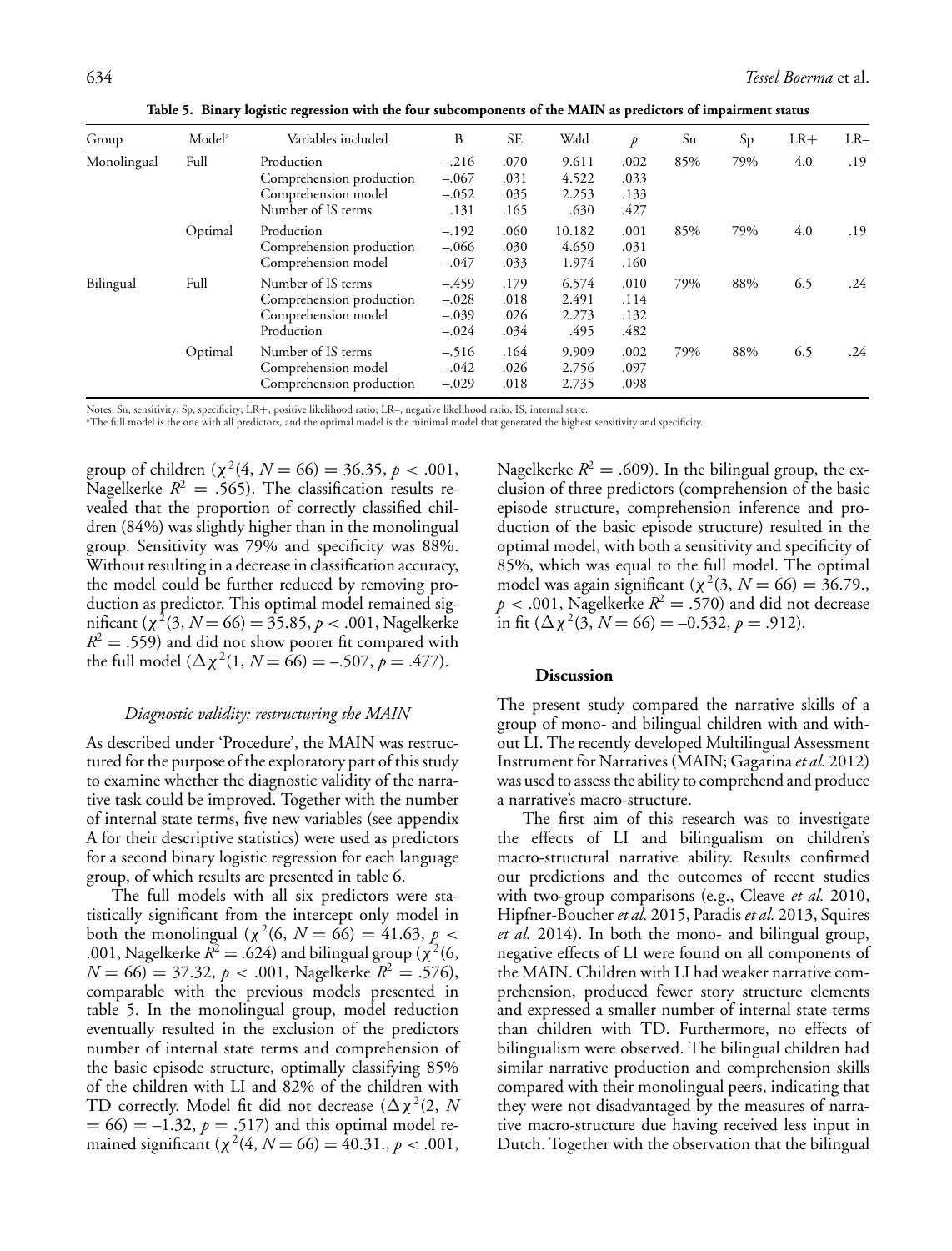| Group       | Model <sup>a</sup> | Variables included        | B       | SE   | Wald  | $\mathcal{P}$ | Sn  | Sp  | $LR+$ | $LR-$ |
|-------------|--------------------|---------------------------|---------|------|-------|---------------|-----|-----|-------|-------|
| Monolingual | Full               | Production_BES            | $-.107$ | .041 | 6.758 | .009          | 76% | 82% | 4.2   | .30   |
|             |                    | Comprehension_IS          | $-.078$ | .030 | 6.659 | .010          |     |     |       |       |
|             |                    | Production_IS             | $-.046$ | .027 | 2.857 | .091          |     |     |       |       |
|             |                    | Comprehension_INF         | .021    | .013 | 2.745 | .098          |     |     |       |       |
|             |                    | Comprehension_BES         | $-.034$ | .031 | 1.178 | .278          |     |     |       |       |
|             |                    | Number of IS terms        | $-.025$ | .161 | .024  | .876          |     |     |       |       |
|             | Optimal            | Production_BES            | $-.113$ | .040 | 7.904 | .005          | 85% | 82% | 4.7   | .19   |
|             |                    | Comprehension_IS          | $-.082$ | .030 | 7.613 | .006          |     |     |       |       |
|             |                    | Production_IS             | $-.050$ | .023 | 4.987 | .026          |     |     |       |       |
|             |                    | Comprehension_INF         | $-.021$ | .013 | 2.790 | .095          |     |     |       |       |
| Bilingual   | Full               | Number of IS terms        | $-.580$ | .198 | 8.553 | .003          | 85% | 85% | 5.6   | .18   |
|             |                    | Comprehension_IS          | $-.054$ | .023 | 5.595 | .018          |     |     |       |       |
|             |                    | Production_IS             | $-.019$ | .021 | .757  | .384          |     |     |       |       |
|             |                    | Production_BES            | .012    | .025 | .237  | .626          |     |     |       |       |
|             |                    | Comprehension_INF         | .004    | .013 | .078  | .780          |     |     |       |       |
|             |                    | Comprehension_BES         | .002    | .027 | .005  | .943          |     |     |       |       |
|             | Optimal            | Number of IS terms        | $-.530$ | .176 | 9.121 | .003          | 85% | 85% | 5.6   | .18   |
|             |                    | Comprehension_IS          | $-.051$ | .019 | 7.381 | .007          |     |     |       |       |
|             |                    | Production <sub>-IS</sub> | $-.019$ | .021 | .822  | .364          |     |     |       |       |

**Table 6. Binary logistic regression with six subcategorized predictors of the MAIN of impairment status**

Notes: Sn, sensitivity; Sp, specificity; LR+, positive likelihood ratio; LR–, negative likelihood ratio; BES, basic episode structure; IS, internal states; INF, inference. <sup>a</sup>

<sup>a</sup>The full model is the one with all predictors, and the optimal model is the minimal model that generated the highest sensitivity and specificity.

children scored substantially lower than the monolingual children on three measures tapping into vocabulary, morphology and syntax (table 2), this finding supports the hypothesis that a narrative is a less biased method of language assessment for bilingual children than many other tests tapping into language-specific knowledge (Paradis *et al.* 2010).

The second aim of the study was to evaluate the use of the MAIN as a diagnostic tool. The results of this study were comparable with previous work that studied the diagnostic validity of a narrative task (Pankratz *et al.* 2007, Schneider *et al.* 2006) in that over 80% of the children were correctly classified as TD or LI by the MAIN. This was true within both a mono- and bilingual context which suggests that a narrative task, analyzed on the macro-level, can support a reliable differential diagnosis irrespective of children's linguistic background. However, even though overall classification accuracy was above 80%, specificity in the monolingual group and sensitivity in the bilingual group only reached 79%, misclassifying 21% of the monolingual children with LI and bilingual children with TD. This is not sufficient for clinical purposes (Plante and Vance 1994).

The third part of the current study therefore explored whether the sensitivity and specificity of the MAIN could be improved by taking into account specific properties of the narrative elements. This idea was motivated by the possibility that elements related to internal states may be more difficult for children with LI than other elements, such as the expression or comprehension of the basic episode structure, including goals, attempts and outcomes (Reilly *et al.* 2004). After restructuring the MAIN, clustering elements that were related to internal states and clustering elements that were part of the basic structure of the episode, classification accuracy improved. Sensitivity and specificity reached acceptable levels  $(>80\%)$ , both within the monolingual and the bilingual group of children. In line with our hypothesis, comprehension and production of internal states showed high discriminative value and contributed to the optimal model that generated the highest sensitivity and specificity, in contrast to comprehension of the goals of the episodes.

These findings suggest that children with LI, either mono- or bilingual, might have relatively more difficulty with understanding and expressing the feelings and intentions of the protagonists than with the basic episode structure. The limited use of cognitive state predicates by children with LI has already been shown by Johnston *et al.* (2001) and is in line with other work on the relation between language development and theory of mind (ToM) or perspective-taking skills. Children with LI are reported to be delayed in their ability to understand and report their own and others' mental states (e.g., Farrant *et al.* 2006). Together these findings indicate that the inclusion of comprehension and production of internal states within a narrative task could support the identification of LI. Besides these similarities, differences between the language groups also emerged, indicating that a less biased method of language assessment, such as a narrative task, may ideally still consist of different elements for mono- and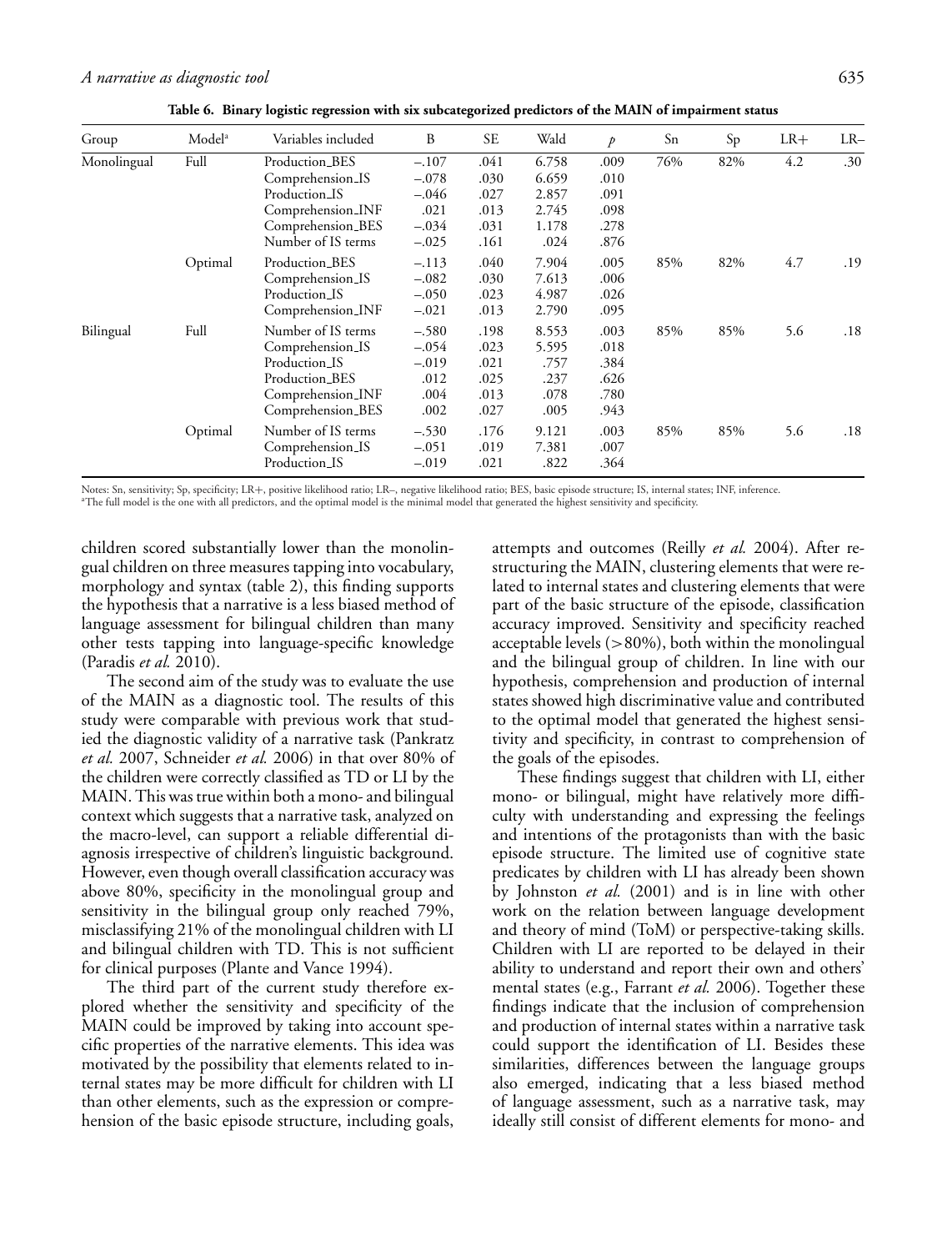bilingual children. Whereas the production of the goals, attempts and outcomes was an important predictor of LI in the monolingual group, the number of internal state terms used by a child contributed best to classification accuracy in the bilingual group. It is conceivable that bilingualism affects these story elements differently. For example, there are indications that bilingualism enhances the abovementioned ToM skills in TD children (e.g., Greenberg *et al.* 2013), whereas this may not apply to mere expressions of an episode's basic structure. As such a bilingual advantage was not observed for all our measures relating to internal states, the data from this study only partially support this hypothesis. Future research is needed to examine the effects of bilingualism on these distinct story elements.

The results of the present study indicate that measures of narrative macro-structure can support differentiation between mono- and bilingual children with and without LI, especially when story elements related to internal states are taken into account. However, due to the heterogeneity in the population of children with LI, we echo the conclusion of Schneider *et al.* (2006) that a narrative task should not be used as a stand-alone tool, but can be informative about LI in combination with other measures. Furthermore, a limitation of this study is the use of predefined groups. We included groups of children that were already diagnosed with LI by stringent criteria (–1.5 SD). This has presumably enlarged the difference between the children with TD and LI, positively influencing the diagnostic validity of the narrative task. In addition, even though these stringent criteria were used for the purpose of guaranteeing adequate classification in our sample, the possibility of misdiagnosis cannot be ruled out. The diagnostic validity of the MAIN was determined based on groups of children that were diagnosed with LI on the basis of standardized measures that may have been biased against children with less experience with Dutch. Future research with a large and representative population sample without predefined groups of children is therefore needed to validate the findings of the current study. Moreover, future studies should examine if the results from the present study can be generalized to specific bilingual groups with varying dominance patterns.

To conclude, this study was the first to evaluate the use of a narrative task as diagnostic tool with the purpose of supporting the identification of LI in a bilingual context. Results from group comparisons showed that measures of narrative macro-structure are difficult for children with LI, whereas bilingualism did not affect performance. After taking into account specific properties of the story elements, the narrative task adequately differentiated between both mono- and bilingual children with TD and LI, with story elements related to internal states being particularly effective. This study thus showed the promises of a narrative task to alleviate the clinical challenge of assessing bilingual children.

#### **Acknowledgements**

This work is part of the research program 'Cognitive development in the context of emerging bilingualism: Cultural minority children in the Netherlands' which is financed by a VIDI-grant awarded to dr. Elma Blom (PI) by the Netherlands Organization for Scientific Research (NWO). We thank the children, parents and schools that participated in the study. We give special thanks to the narrative and discourse working group of the COST Action IS0804 for developing the MAIN. *Declaration of interest*: The authors report no conflicts of interest. The authors alone are responsible for the content and writing of the paper.

#### **Note**

1. A network that was set up thanks to funding of the European Cooperation in Science and Technology (COST) with the aim of coordinating research on linguistic and cognitive abilities of bilingual children with LI across different migrant communities (see [www.bi-sli.org\)](http://www.bi-sli.org).

#### **References**

- BAMBERG, M. and DAMRAD-FRYE, R., 1991, On the ability to provide evaluative comments: further explorations of children's narrative competencies. *Journal of Child Language*, **18**, 689– 710.
- BERMAN, R. A. and SLOBIN, D. I., 1994, *Relating Events in Narrative: A Crosslinguistic Developmental Study*(Hillsdale, NJ: Lawrence Erlbaum).
- BISHOP, D. V. M. and DONLAN, C., 2005, The role of syntax in encoding and recall of pictorial narratives: evidence from specific language impairment. *British Journal of Developmental Psychology*, **23**, 25–46.
- BOTTING, N., 2002, Narrative as a tool for the assessment of linguistic and pragmatic impairments. *Child Language Teaching and Therapy*, **18**, 1–21.
- BRUNER, J., 1986, *Actual Minds, Possible Worlds* (Cambridge, MA: Harvard University Press).
- CENTRAAL BUREAU VOOR DE STATISTIEK (CBS—STATISTICS NETHERLANDS), 2015, *Bevolking; Generatie, geslacht, leeftijd en herkomstgroepering, 1 januari* (The Hague: CBS) (available at: [www.cbs.nl\)](http://www.cbs.nl).
- CLEAVE, P. L., GIROLAMETTO, L. E., CHEN, X. and JOHNSON, C. J., 2010, Narrative abilities in monolingual and dual language learning children with specific language impairment. *Journal of Communication Disorders*, **43**, 511–522.
- DODWELL, K. and BAVIN, E. L., 2008, Children with specific language impairment: an investigation of their narratives and memory. *International Journal of Language and Communication Disorders*, **43**, 201–218.
- DUINMEIJER, I., DE JONG, J. and SCHEPER, A. R., 2012, Narrative abilities and memory and attention in children with a specific language impairment. *International Journal of Language and Communication Disorders*, **47**, 542–555.
- FARRANT, B., FLETCHER, J. and MAYBERY, M. T., 2006, Specific language impairment, theory of mind, and visual perspective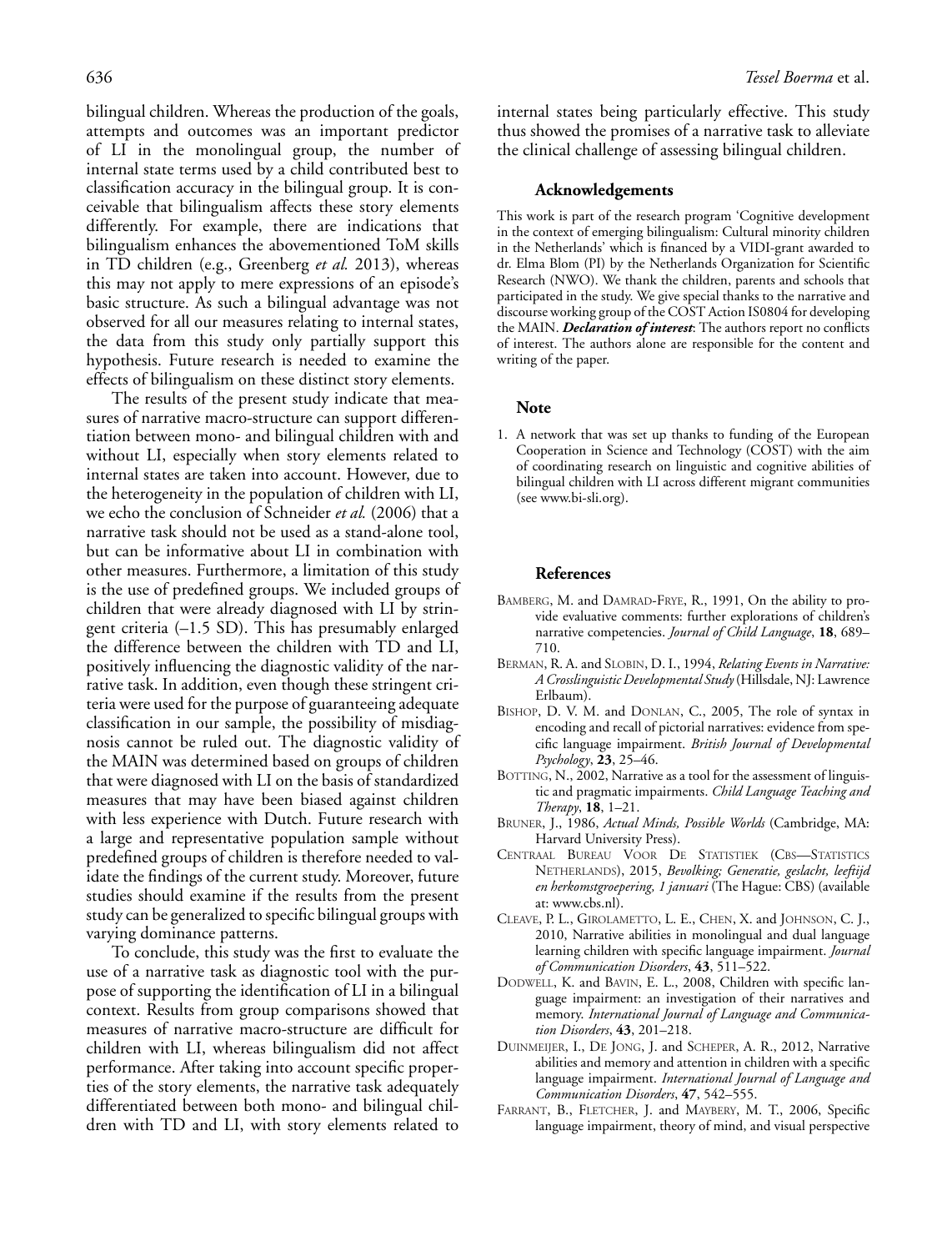taking: evidence for simulation theory and the developmental role of language. *Child Development*, **77**, 1842–1853.

- GAGARINA, N., KLOP, D., KUNNARI, S., TANTELE, K., VÄLIMAA, T., BALČIŪNIENE, I., BOHNACKER, U. and WALTERS, J., 2012, MAIN—Multilingual Assessment Instrument for Narratives. *ZAS Papers in Linguistics*, **56**, 1–155.
- GILLAM, R. B. and JOHNSTON, J. R., 1992, Spoken and written language relationships in language/learning-impaired and normally achieving school-age children. *Journal of Speech and Hearing Research*, **35**, 1303–1315.
- GREENBERG, A., BELLANA, B. and BIALYSTOK, E., 2013, Perspectivetaking ability in bilingual children: extending advantages in executive control to spatial reasoning. *Cognitive Development*, **28**, 41–50.
- HIPFNER-BOUCHER, K., MILBURN, T., WEITZMAN, E., GREENBERG, J., PELLETIER, J. and GIROLAMETTO, L., 2015, Narrative abilities in subgroups of English language learners and monolingual peers. *International Journal of Bilingualism*, **19**(**6**), 677– 692.
- ILUZ-COHEN, P. and WALTERS, J., 2012, Telling stories in two languages: narratives of preschool children with typical and impaired language. *Bilingualism: Language and Cognition*, **15**, 58–74.
- JOHNSTON, J. R., MILLER, J. F. and TALLAL, P. J., 2001, Use of cognitive state predicates by language-impaired children. *International Journal of Language and Communication Disorders*, **36**, 349–370.
- KOHNERT, K., 2010, Bilingual children with primary language impairment: issues, evidence and implication for clinical actions, *Journal of Communication Disorders*, **43**, 456–473.
- KORT, W., SCHITTEKATTE, M. and COMPAAN, E. L., 2008, *CELF-4- NL: Clinical Evaluation of Language Fundamentals* (Amsterdam: Pearson Assessment and Information).
- LILES, B., 1993, Narrative discourse in children with language disorders and children with normal language: a critical review of the literature. *Journal of Speech and Hearing Research*, **36**, 868–882.
- NORBURY, C. F. and BISHOP, D. V. M., 2003, Narrative skills of children with communication impairments. *International Journal of Language and Communication Disorders*, **38**, 287–313.
- PANKRATZ, M. E., PLANTE, E., VANCE, R. and INSALACO, D. M., 2007, The diagnostic and predictive validity of The Renfrew Bus Story. *Language, Speech, and Hearing Services in Schools*, **38**, 390–399.
- PARADIS, J., GENESEE, F. and CRAGO, M., 2010, *Dual Language Development and Disorders: A Handbook on Bilingualism and Second Language Learning*, 2nd edn (Baltimore, MD: Brookes).
- PARADIS, J., SCHNEIDER, P. and SORENSON DUNCAN, T., 2013, Discriminating children with language impairment among English language learners from diverse first language backgrounds. *Journal of Speech, Language and Hearing Research*, **56**, 971–981.
- PEARSON, B. Z., 2002, Narrative competence among monolingual and bilingual school children in Miami. In D. K. Oller and R. E. Eilers (eds), *Language and Literacy in Bilingual Children* (Clevedon: Multilingual Matters), pp. 135–174.
- PLANTE, E. and VANCE, R., 1994, Selection of preschool language tests: a data-based approach. *Language, Speech, and Hearing Services in Schools*, **25**, 15–24.
- REILLY, J., LOSH, M., BELLUGI, U. and WULFECK, B., 2004, 'Frog, where are you?' Narratives in children with specific language impairment, early focal brain injury, and Williams syndrome. *Brain and Language*, **88**, 229– 247.
- RENFREW, C., 1969, *The Bus Story: A Test of Continuous Speech* (North Place, Old Headington: Oxford).
- RESTREPO, M. A. and SILVERMAN, S., 2001, Validity of the Spanish Preschool Language Scale—3 for use with bilingual children. *American Journal of Speech Language Pathology*, **10**, 382– 393.
- SCHLICHTING, J. E. P. T. and LUTJE SPELBERG, H. C., 2010a, *Schlichting Test voor Taalbegrip: Manual* (Houten: Bohn, Stafleu, Van Loghum).
- SCHLICHTING, J. E. P. T. and LUTJE SPELBERG, H. C., 2010b, *Schlichting Test voor Taalproductie—II: Manual* (Houten: Bohn, Stafleu, Van Loghum).
- SCHLICHTING, L., 2005, *Peabody Picture Vocabulary Test—III-NL*. Dutch version (Amsterdam: Harcourt Assessment).
- SCHNEIDER, P., DUBÉ, R. V. and HAYWARD, D., 2005, The Ed*monton Narrative Norms Instrument* (available at: University of Alberta Faculty of Rehabilitation Medicine website: [http://www.rehabmed.ualberta.ca/spa/enni\)](http://www.rehabmed.ualberta.ca/spa/enni).
- SCHNEIDER, P., HAYWARD, D. and DUBÉ, R. V., 2006, Storytelling from pictures using the Edmonton Narrative Norms Instrument. *Journal of Speech–Language Pathology and Audiology*, **30**, 224–238.
- SQUIRES, K. E., LUGO-NERIS, M. J., PEÑA, E. D., BEDORE, L. M., BOHMAN, T. M. and GILLAM, R. B., 2014, Story retelling by bilingual children with language impairments and typically developing controls. *International Journal of Language and Communication Disorders*, **49**, 60–74.
- STEIN, N. L. and GLENN, C., 1979, An analysis of story comprehension in elementary school children. In R. O. Freedle (ed.), *New Directions in Discourse Processing* (Norwood, NJ: Ablex), II, pp. 53–120.
- TRABASSO, T. and NICKELS, M., 1992, The development of goal plans of action in the narration of a picture story. *Discourse Processes*, **15**, 249–275.
- TULLER, L., 2015, Clinical use of parental questionnaires in multilingual contexts. In S. Armon-Lotem, J. de Jong and N. Meir (eds), *Methods for Assessing Multilingual Children: Disentangling Bilingualism from Language Impairment* (Bristol: Multilingual Matters), pp. 301–330.
- UCCELLI, P. and PÁEZ, M., 2007, Narrative and vocabulary development of bilingual children from kindergarten to first grade: developmental changes and associations among English and Spanish skills. *Language, Speech, and Hearing Services in Schools*, **38**, 225–236.
- VERHOEVEN, L. and VERMEER, A., 2001, *Taaltoets Alle Kinderen (TAK)* (Arnhem: Cito).
- WECHSLER, D. and NAGLIERI, J. A., 2008, *Wechsler Nonverbal Scale of Ability* (available at: [http://www.pearsonclinical.](http://www.pearsonclinical.nl/wnv-nl-wechsler-non-verbal) [nl/wnv-nl-wechsler-non-verbal\)](http://www.pearsonclinical.nl/wnv-nl-wechsler-non-verbal).
- WETHERELL, D., BOTTING, N. and CONTI-RAMSDEN, G., 2007, Narrative in adolescent specific language impairment (SLI): a comparison with peers across two different narrative genres. *International Journal of Language and Communication Disorders*, **42**, 583–605.